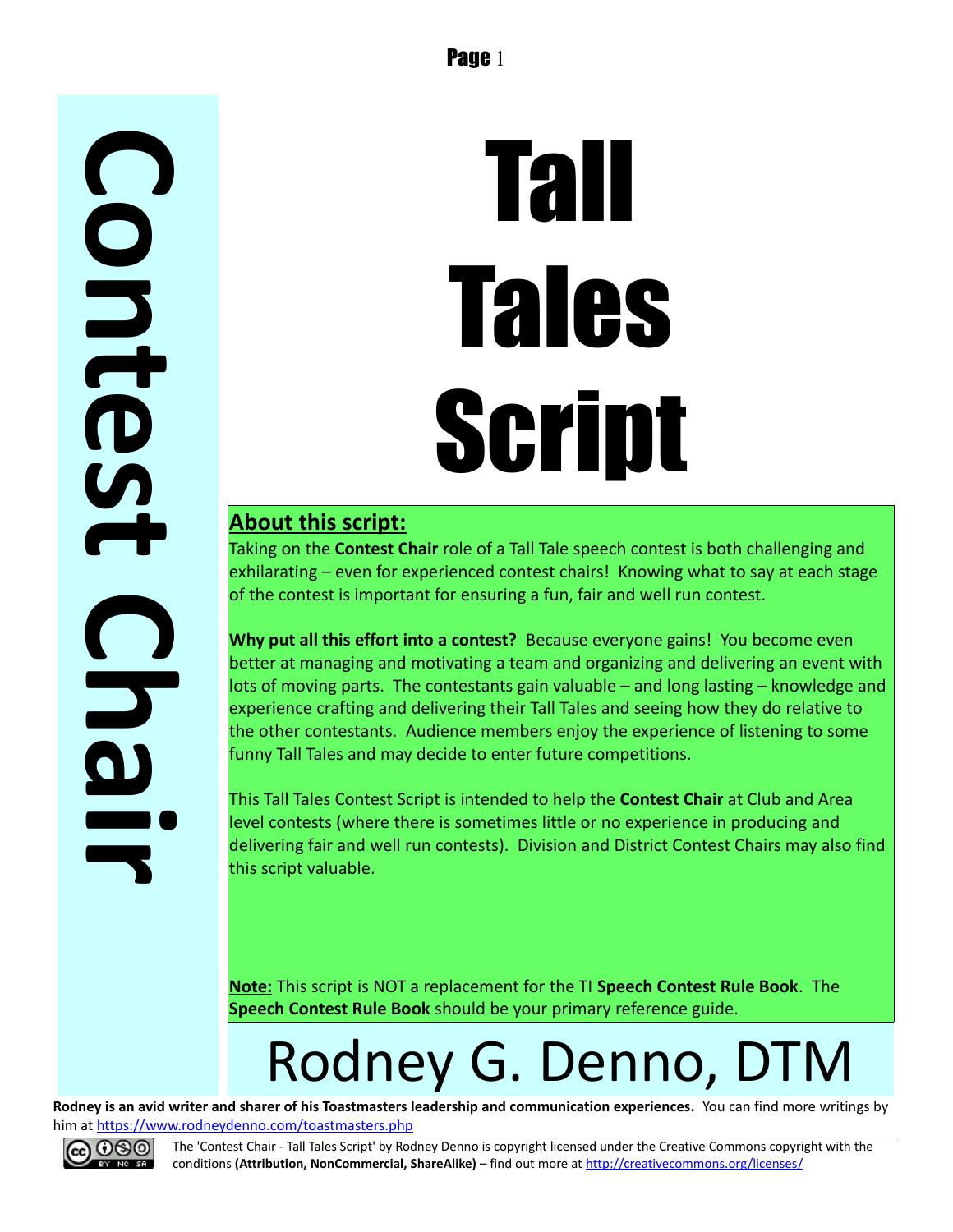Created by Rodney G. Denno, DTM and friends in District 96 (British Columbia, Canada)

#### **30 minutes prior to contest starting**

- 1. Ensure all contestants have filled in and signed the Speaker's Certification of Eligibility and Originality and Contestant Profile forms.
- 2. Ensure Contestant Profile forms have been given to the Contestant Interviewer.

#### **20 minutes prior to contest starting**

- 1. Ensure that the Chief Judge briefs Contest Judges, Timers and Ballot Counters (see 'Chief Judge – Contest Checklist' here<http://www.ewoliving.com/toastmastersTIC.php>and the 'Chief Judge Checklist' in the Toastmasters International **Speech Contest Rule Book**)
- 2. Contest Chair briefs contestants and ensures that the Sargent At Arms is aware of any contestant speech setup needs (Ensure all contestants can see the timing lights from the speaking area) (see Contest Chair Checklist in the Toastmasters International **Speech Contest Rule Book**)

#### **5 minutes prior to contest starting**

Call for all attendees to take their seats

#### **Call Tall Tales Contest to Order**

- 1. Welcome all attendees and contestants.
- 2. Recognize dignitaries in the audience.

#### **Start Contest**

**Note:** To calculate the amount of time this portion of the contest will take – allow about 7 minutes for each contestant (30 sec to introduce contestant + 5 min 30 sec for each contest speech + 1 min judges)

- **State**: "We will now begin the Tall Tales contest. The contest will consist of a series of timed 3 5 minute speeches that will be judged by a panel of judges."
- **State:** "All contestants and judges participating in this contest are eligible for their roles as per the Toastmasters International Speech Contest Rule Book. Each contestant has certified that they prepared their own speech, on a topic of their own choosing and used content that is substantially original."

**Rodney is an avid writer and sharer of his Toastmasters leadership and communication experiences.** You can find more writings by him at<https://www.rodneydenno.com/toastmasters.php>

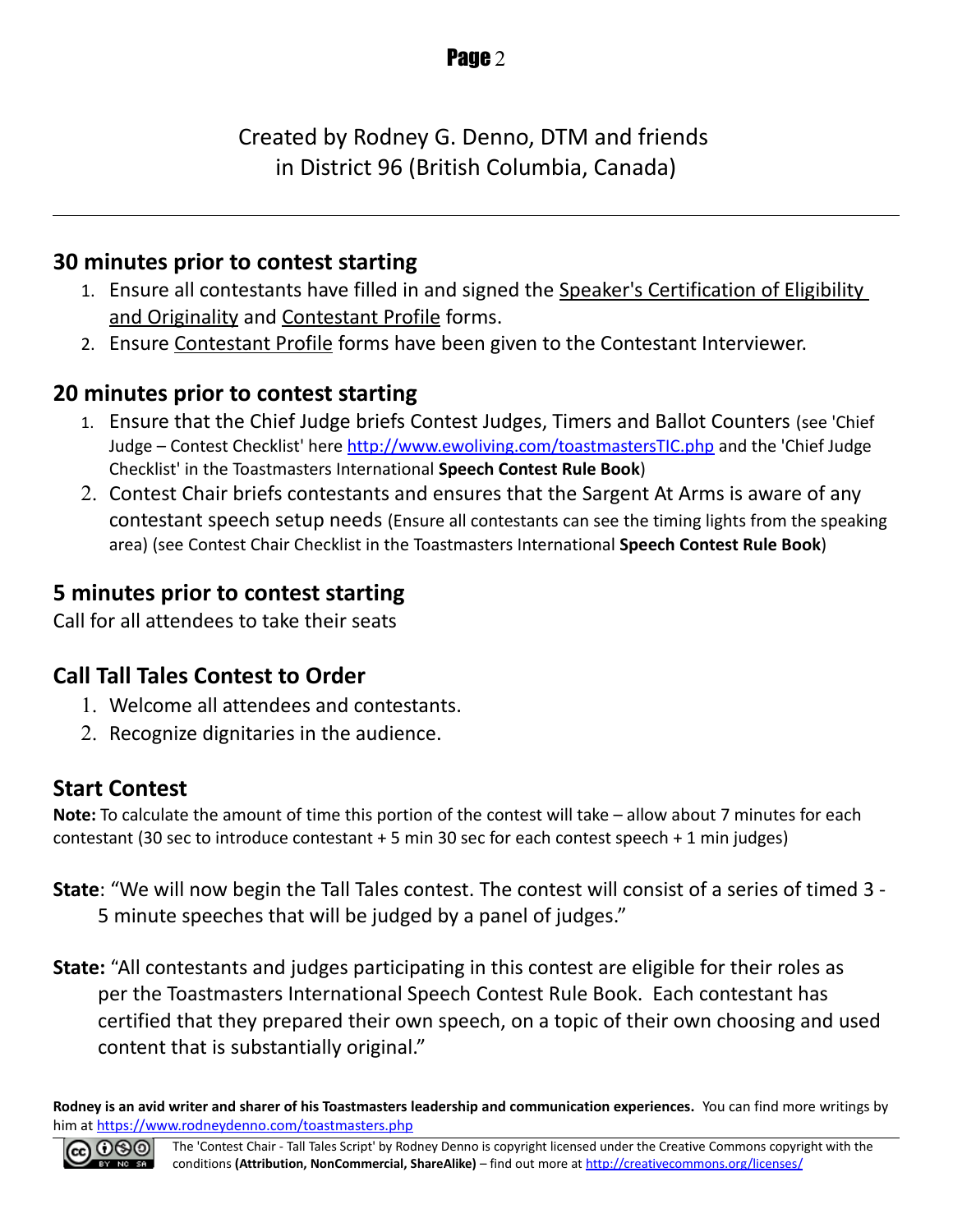#### Page 3

**State:** *"*Contestants and judges are the only ones who may lodge a protest over eligibility or speech content. There is a protocol in place to deal with protests if they arise. Protests will be resolved before the announcement of winners. Once the winners are announced the results are final.*"*

- **State: "**The winner will represent {Club Name, Area Name, Division Name} on \_\_\_\_\_\_\_\_\_\_ at the {Area, Division, District} contest to be held at
- **State**: "These proceedings are designed to ensure that we run a fair contest and that each contestant is given a level playing field on which to compete. The following announcements are made in the interest of having a distraction-free environment for our contestants."
	- **1.** Please place all cell phones or other devices that make audible noises either off or on silent.
	- **2.** No photography of the contestants is allowed during the contest. There will be photo opportunities after the contest. Videotaping is allowed only if the contestant has given their approval in advance.
	- **3.** Once the contest has begun, members of the audience are asked to refrain from leaving and/or re-entering the room. If you must leave, please do so during the times of silence between contestant speeches. The sergeant-at-arms will not allow anyone to enter the room during a contestant's speech."

**State**: "All Tall Tales contestants may remain in the room during the contest."

- **Ask**: "Chief Judge, have the Contest Judges, Timers and Ballot Counters been briefed and are we ready to proceed with the contest?" *Wait for an affirmative reply.*
- **State**: "As contest chair I have briefed all the contestants regarding minimum and maximum time limits and stage area."
- **State**: "In order to allow the judges time to mark their ballots, we will have one minute of silence after each contestant's speech, and we will have two minutes of silence after the last contestant's speech until all the ballots have been collected."
- **Ask**: "Timer, will you signal me when one minute has elapsed between contestant speeches?" *Wait for an affirmative reply.*

**Rodney is an avid writer and sharer of his Toastmasters leadership and communication experiences.** You can find more writings by him at<https://www.rodneydenno.com/toastmasters.php>

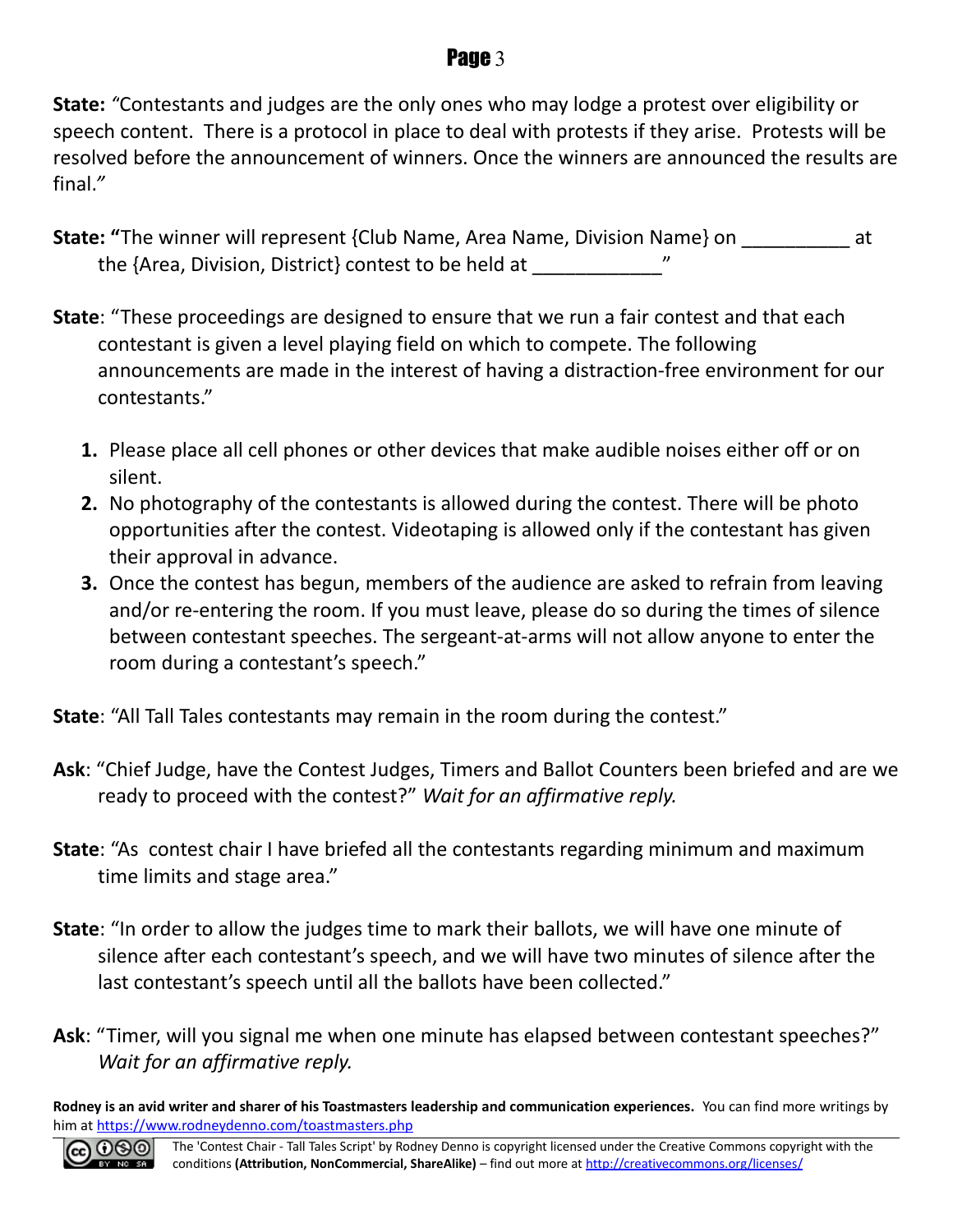#### **Page 4**

**State**: "The speaking order for the contest was determined earlier by having our contestants draw for position. The speaking order for the contest will be:"



**State** – "Each contestant will be introduced only by their name, and the title of their speech. I will then repeat the title of the speech and the contestant's name. The first contestant will now proceed to the staging area. Subsequent contestants will proceed to the staging area during the one minute of silence"

**Ask**: "Are there any questions? If not, we will now proceed with the speeches."

*NOTE: Lead applause before and after each speech. Provide one minute of silence between speeches.*

| 1. Name | Title |
|---------|-------|
|         |       |
|         | Title |
|         |       |
| 3. Name |       |
|         |       |
| 4. Name |       |
|         |       |

**Rodney is an avid writer and sharer of his Toastmasters leadership and communication experiences.** You can find more writings by him at<https://www.rodneydenno.com/toastmasters.php>

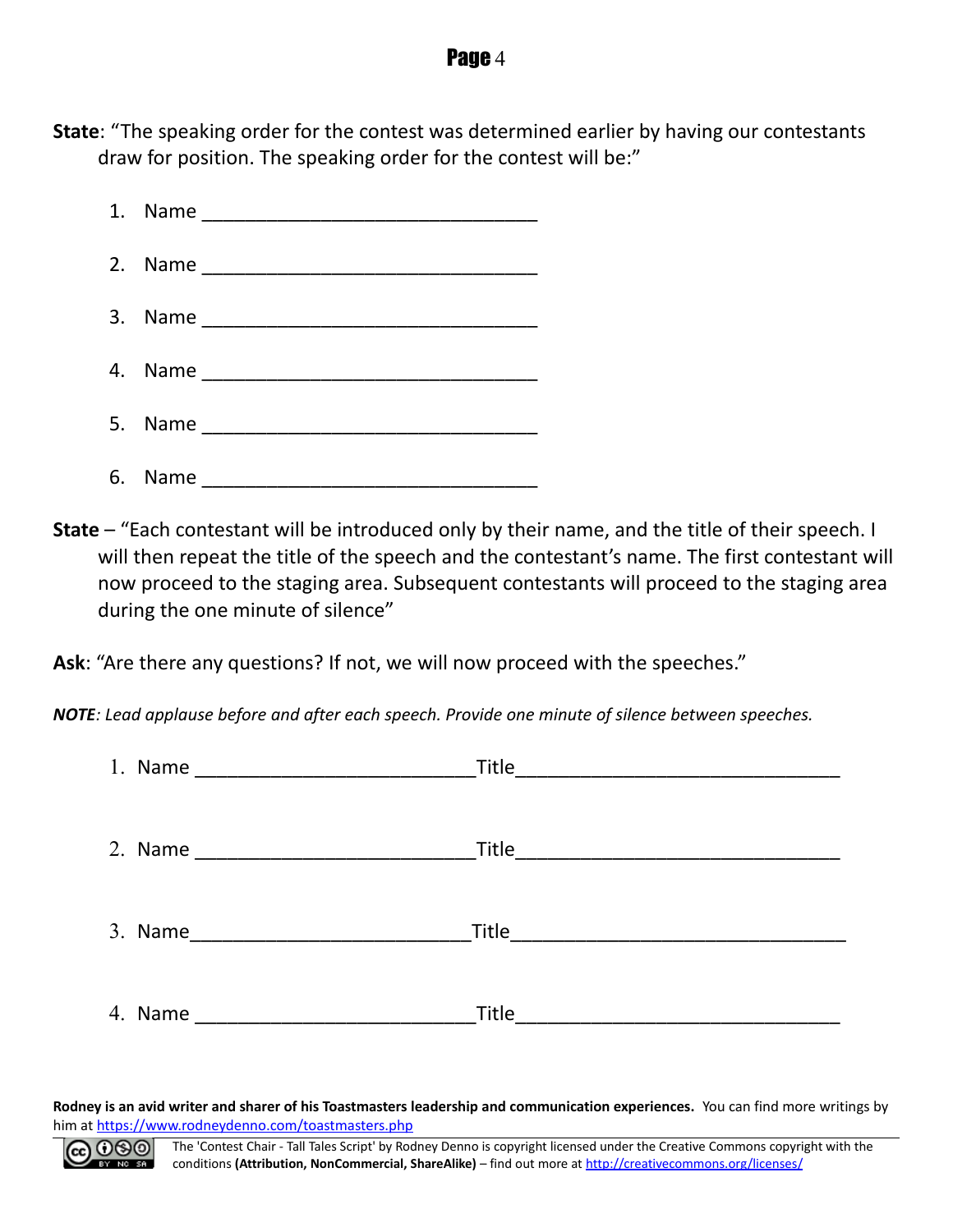| Page 5  |              |  |  |
|---------|--------------|--|--|
| 5. Name | Title        |  |  |
|         |              |  |  |
| 6. Name | <b>Title</b> |  |  |

- **After the last speech, State**: "May we please have silence until all the ballots have been collected? Judges, please hold your ballots up when you have completed them."
- *Note: At this time the Ballot Counters and the Chief Judge will collect the ballots. After all the ballots have been collected and the Chief Judge and Ballot Counters have left the room you can introduce the Contestant Interviewer.*

#### **Contestant Interviews**

Contestant Interviewer interviews each contestant – using materials from the Contestants Profile - and presents each contestant with their Certificate of Participation.

**Note:** While a protest is very rare - this is the most likely time for it to be lodged. It must be dealt with immediately. Protest can only be based on eligibility and speech originality and must be lodged with the Chief Judge and Contest Chair only by another contestant or by a judge. (See the section titled 'Protests and Disqualifications' in the Toastmasters International **Speech Contest Rule Book.**)

During the contestant interviews the Chief Judge and Ballot Counters will be processing the judges ballots and tabulating the results. When this is completed the Chief Judge will return and provide you with the Results Form and the filled in  $1<sup>st</sup>$ , 2<sup>nd</sup> and 3<sup>rd</sup> place certificates. The Results Form will indicate if there were any disqualifications based on time.

#### **Announce Contest Results and Present Certificates**

Invite the highest level dignitary in the room to help present the awards.

**State:** "There were no {or one, two, etc.} disqualifications."

You may wish to present the certificates in reverse order so suspense is built up in anticipation of who the winner will be.

Thank the Chief Judge, Timers, Ballot Counters and Anonymous Judges for their contributions to making this a fair and well run contest.

**Rodney is an avid writer and sharer of his Toastmasters leadership and communication experiences.** You can find more writings by him at<https://www.rodneydenno.com/toastmasters.php>

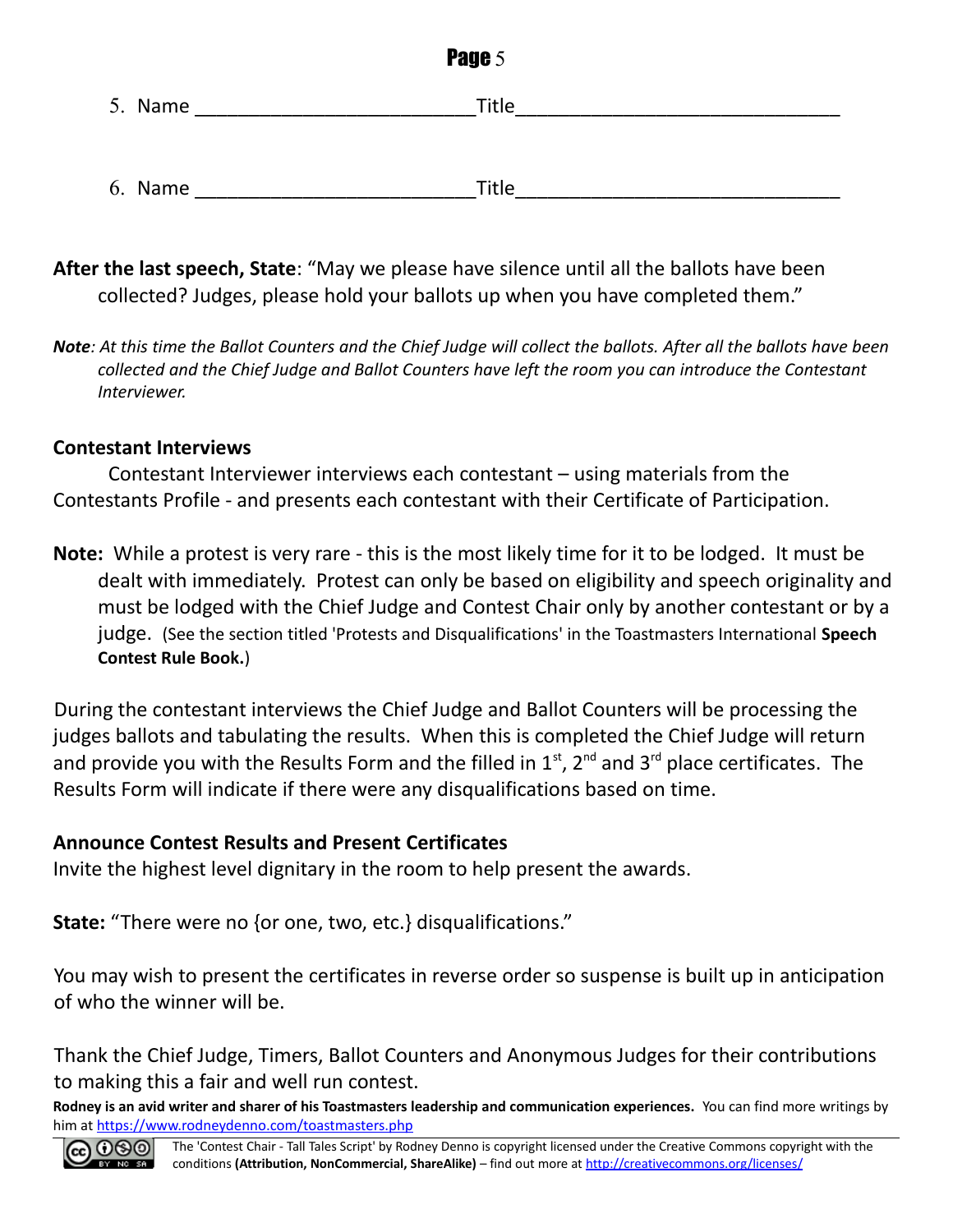Thank the contestants for their efforts and courage to compete in this contest.

Thank any other volunteers that may have helped make the contest a success.

#### **Adjourn Tall Tales contest.**

#### **Contest Wrap Up Paperwork**

Ensure that the Chief Judge has completed the Notification of Contest Winners form and sent it to the next contest level... Club Contest – send to Area Director Area Contest – send to Division Director Division Contest – send to District Chief Judge

**Rodney is an avid writer and sharer of his Toastmasters leadership and communication experiences.** You can find more writings by him at<https://www.rodneydenno.com/toastmasters.php>